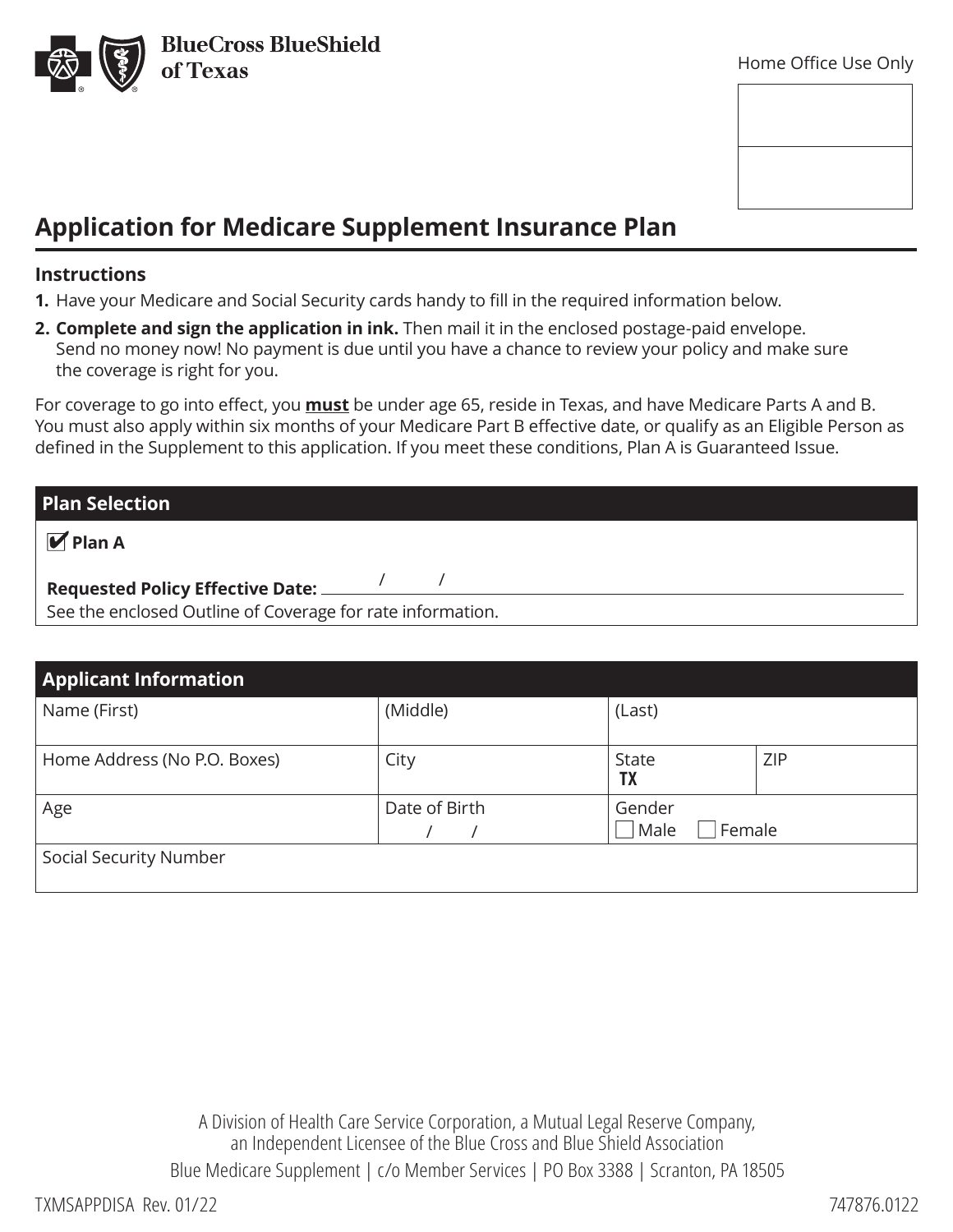## **Medicare Beneficiary Identifier**

| Please copy the Medicare Beneficiary Identifier from your red, white and blue Medicare Card. |  |
|----------------------------------------------------------------------------------------------|--|
| This number must be provided to us to complete your application process.                     |  |

| <b>Medicare Beneficiary Identifier</b> |  |  |  |  |  |  |  |  |
|----------------------------------------|--|--|--|--|--|--|--|--|
|                                        |  |  |  |  |  |  |  |  |

Part A Effective Date:

#### **Premium Discounts**

BCBSTX Medicare Supplement premium discounts may be available. See below for details. If you are eligible for a discount, the discount will be applied to your next bill and remain in effect as long as you are enrolled in your BCBSTX Medicare Supplement plan.

Discounts cannot be combined; only one type of discount per member permitted. The percentage discount is the same for each type of discount.

### **Household Discount**

You may be eligible if you and at least one or more other persons reside in the same household and both of you are enrolled in a BCBSTX Medicare Supplement policy. Applies to BCBSTX Medicare Supplement policies issued with an effective date on or after January 1, 2020

Are you applying for this discount?  $\Box$  Yes  $\Box$  No

**If yes**, provide a qualifying household member's information:

/

Name (First)  $|(Last)$ 

## **Continue with Blue Discount**

You may be eligible if you had commercial group or individual health insurance coverage with a Blue Cross and Blue Shield Plan issued in Illinois, Montana, New Mexico, Oklahoma or Texas and that coverage was within one year of your BCBSTX Medicare Supplement policy becoming effective. Applies to BCBSTX Medicare Supplement policies issued with an effective date on or after May 1, 2022.

Are you applying for this discount?  $\Box$  Yes  $\Box$  No

**If yes**, provide your previous commercial group or individual coverage subscriber ID: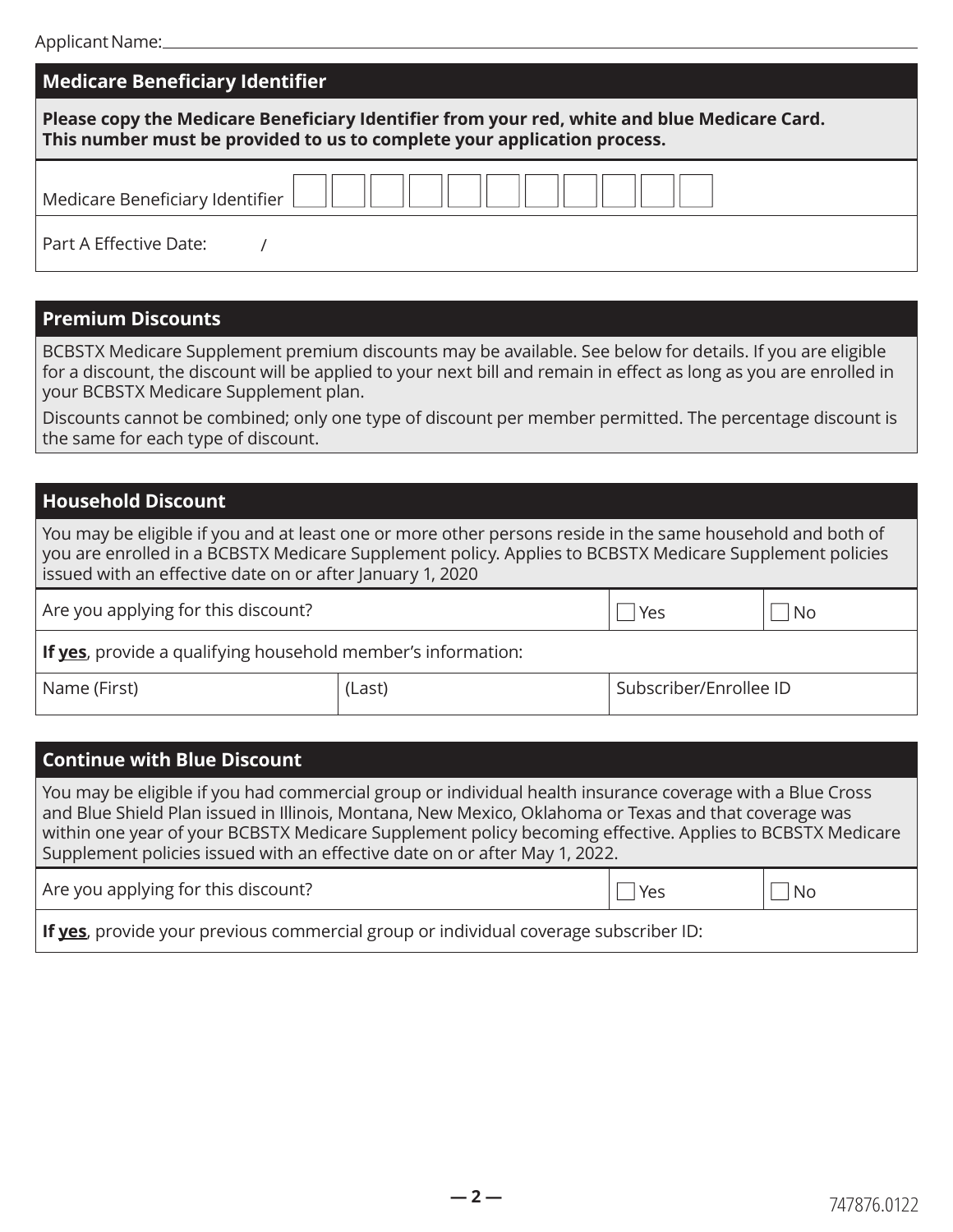| <b>Consumer Protection Information</b>                                                                                                                                                                                                                                                |                        |                            |  |  |  |  |
|---------------------------------------------------------------------------------------------------------------------------------------------------------------------------------------------------------------------------------------------------------------------------------------|------------------------|----------------------------|--|--|--|--|
| Please answer all questions. Please mark Yes or No below with an "X" to the best of your knowledge.                                                                                                                                                                                   |                        |                            |  |  |  |  |
| 1. Did you turn age 65 in the last 6 months?                                                                                                                                                                                                                                          | Yes                    | <b>No</b>                  |  |  |  |  |
| 2. Did you enroll in Medicare Part B in the last 6 months?                                                                                                                                                                                                                            | Yes                    | No<br>$\mathcal{L}$        |  |  |  |  |
| If yes, what is the effective date?                                                                                                                                                                                                                                                   | <b>Effective Date:</b> |                            |  |  |  |  |
| 3. Are you covered for medical assistance through the state Medicaid<br>program?<br>NOTE TO APPLICANT: If you are participating in a "Spend-Down Program"<br>and have not met your "Share of Cost," please answer NO to this question.                                                | Yes                    | <b>No</b>                  |  |  |  |  |
| a. If yes, will Medicaid pay your premiums for this<br>Medicare Supplement policy?                                                                                                                                                                                                    | Yes                    | <b>No</b><br>$\mathcal{L}$ |  |  |  |  |
| <b>b. If yes</b> , do you receive any benefits from Medicaid OTHER THAN<br>payments toward your Medicare Part B premium?                                                                                                                                                              | Yes                    | <b>No</b><br>$\mathcal{L}$ |  |  |  |  |
| 4. If you had coverage from any Medicare plan other than Original<br>Medicare within the past 63 days (for example, a Medicare Advantage<br>plan, or a Medicare HMO or PPO), fill in your start and end dates.<br>(If you are still covered under this plan, leave "End Date" blank.) | <b>Start Date:</b>     | End Date:                  |  |  |  |  |
| a. If you are still covered under the Medicare plan, do you intend to<br>replace your current coverage with this new Medicare Supplement<br>policy?                                                                                                                                   | Yes                    | <b>No</b>                  |  |  |  |  |
| <b>b.</b> Was this your first time in this type of Medicare plan?                                                                                                                                                                                                                     | Yes                    | <b>No</b>                  |  |  |  |  |
| c. Did you drop a Medicare Advantage policy to enroll in the Medicare<br>plan?                                                                                                                                                                                                        | Yes                    | No<br>$\mathcal{L}$        |  |  |  |  |
| 5. Do you have another Medicare Supplement policy in force?                                                                                                                                                                                                                           | Yes                    | $\bigsqcup$ No             |  |  |  |  |
| a. If so, with what company, and what plan do you have?                                                                                                                                                                                                                               |                        |                            |  |  |  |  |
| <b>b. If so</b> , do you intend to replace your current Medicare Supplement<br>policy with this policy?                                                                                                                                                                               | Yes                    | $ $ No                     |  |  |  |  |
| 6. Have you had coverage under any other health insurance within the<br>past 63 days?                                                                                                                                                                                                 | Yes                    | No                         |  |  |  |  |
| a. If so, with what company, and what kind of policy?<br>(For example, an employer, union, or individual plan) _____________________                                                                                                                                                  |                        |                            |  |  |  |  |
| <b>b.</b> What are your dates of coverage under the other policy?<br>(If you are still covered under the other policy, leave "End Date" blank.)                                                                                                                                       | <b>Start Date:</b>     | End Date:                  |  |  |  |  |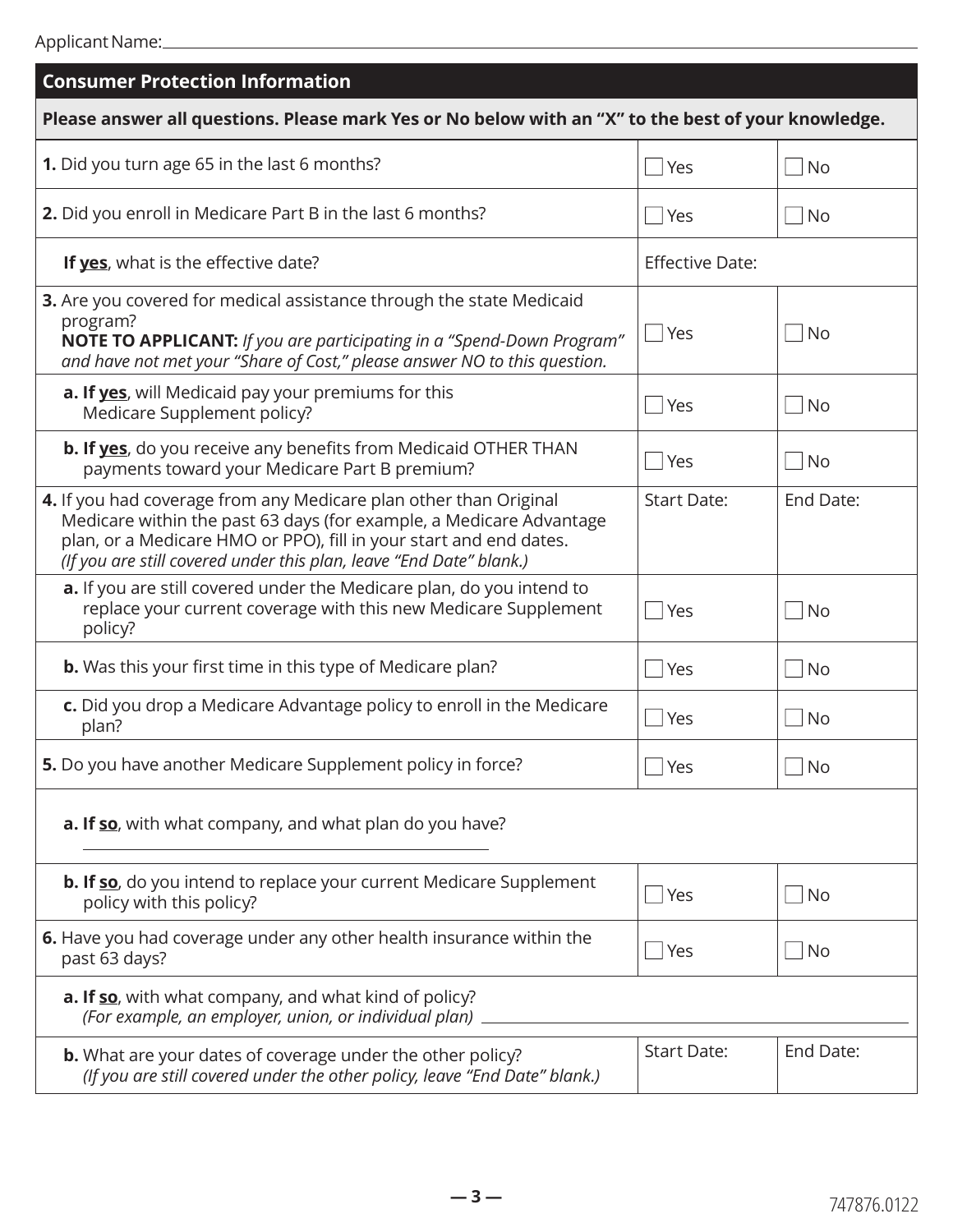### **Statements**

**1.** You do not need more than one Medicare Supplement policy.

- **2.** If you purchase this policy, you may want to evaluate your existing health coverage and decide if you need more than one type of coverage in addition to your Medicare benefits.
- **3.** You may be eligible for benefits under Medicaid and may not need a Medicare Supplement policy.
- **4.** If, after purchasing this policy, you become eligible for Medicaid, the benefits and premiums under your Medicare Supplement policy can be suspended, if requested, during your entitlement to benefits under Medicaid for 24 months. You must request this suspension within 90 days of becoming eligible for Medicaid. If you are no longer entitled to Medicaid, your suspended Medicare Supplement policy (or, if that is no longer available, a substantially equivalent policy) will be reinstituted if requested within 90 days of losing Medicaid eligibility.**\***
- **5.** If you are eligible for, and have enrolled in a Medicare Supplement policy by reason of disability and you later become covered by an employer or union-based group health plan, the benefits and premiums under your Medicare Supplement policy can be suspended, if requested, while you are covered under the employer or union-based group health plan. If you suspend your Medicare Supplement policy under these circumstances, and later lose your employer or union-based group health plan, your suspended Medicare Supplement policy (or, if that is no longer available, a substantially equivalent policy) will be reinstituted if requested within 90 days of losing your employer or union-based group health plan.**\***

**6.** Counseling services may be available in your state to provide advice concerning your purchase of a Medicare Supplement Insurance Plan and concerning medical assistance through the state Medicaid program, including benefits as a Qualified Medicare Beneficiary (QMB) and a Specified Low-Income Medicare Beneficiary (SLMB). For information on Medicaid eligibility, call your local Social Security office. For questions on Medicare Supplement Insurance Plans, call 1-800-MEDICARE (1-800-633-4227).

**\*** If the Medicare Supplement policy provided coverage for outpatient prescription drugs and you enrolled in Medicare Part D while your policy was suspended, the reinstituted policy will not have outpatient prescription drug coverage, but will otherwise be substantially equivalent to your coverage before the date of the suspension.

# **Questions?**

Call us at our Customer Service toll-free number **877-384-9307**, call your insurance agent at the number listed on the next page,or visit **[www.bcbstx.com](http://www.bcbstx.com)**.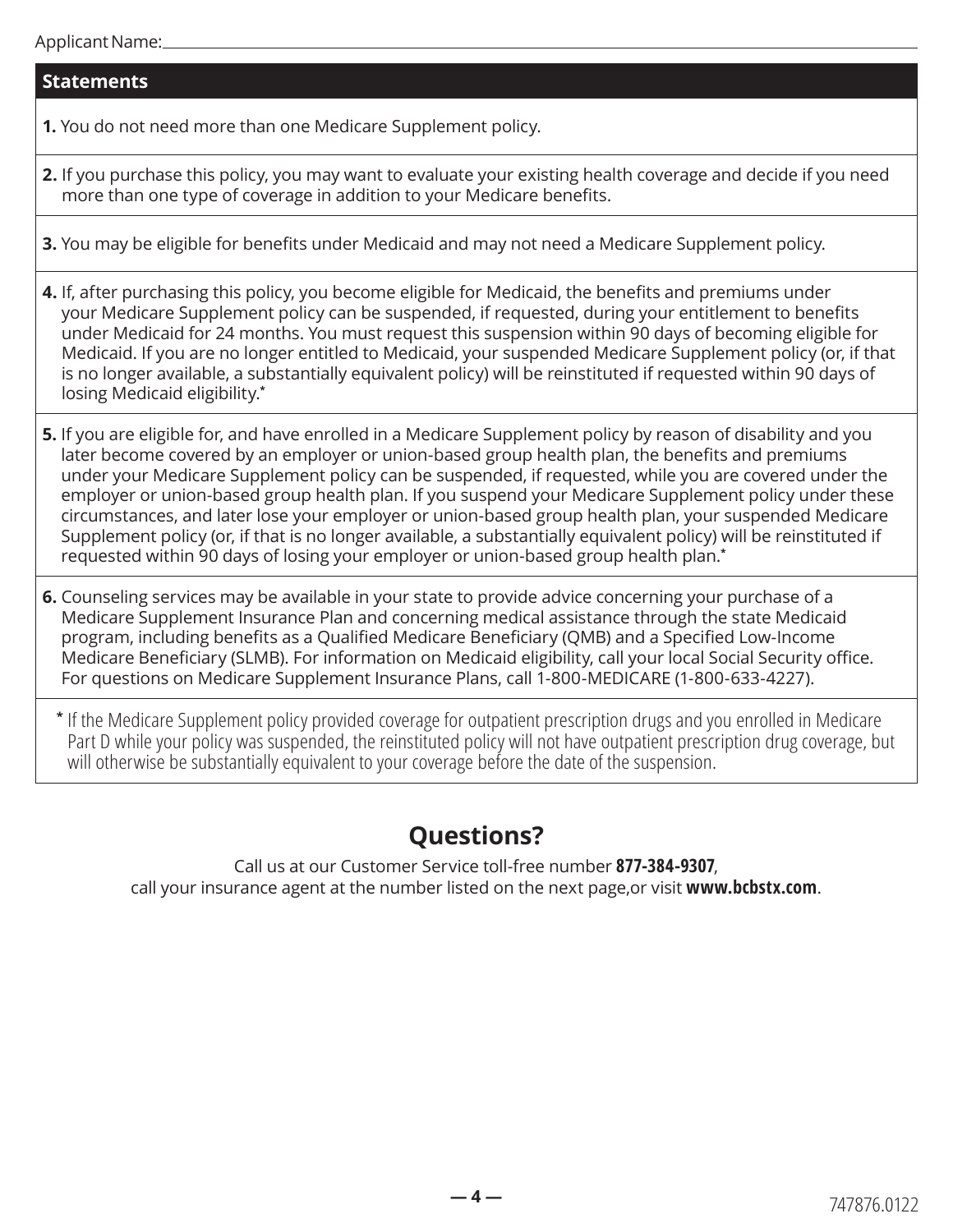| <b>Acknowledgements and Signature</b>                                                                                                                                                                                                                                                                                                                                                                                                                                                                                                                                                                            |
|------------------------------------------------------------------------------------------------------------------------------------------------------------------------------------------------------------------------------------------------------------------------------------------------------------------------------------------------------------------------------------------------------------------------------------------------------------------------------------------------------------------------------------------------------------------------------------------------------------------|
| 1. I hereby apply for coverage and request a policy to review for the Medicare Supplement policy indicated.                                                                                                                                                                                                                                                                                                                                                                                                                                                                                                      |
| 2. I understand that once my first premium payment is received, I will be covered as of the date shown on<br>the Company identification card. Once coverage begins, I understand I have 30 days to return my policy<br>materials and receive a full refund for any premiums paid. Services are covered only when received on or<br>after the effective date of the policy chosen, except in the case of inpatient services, where the admission<br>must occur on or after the effective date to be covered.                                                                                                      |
| 3. I hereby declare that the statements and answers on this application, including but not limited to those<br>relating to age, are true and complete to the best of my knowledge and belief. I agree that the Company,<br>believing them to be true, shall rely and act upon them accordingly. I hereby agree to furnish any additional<br>information, if requested.                                                                                                                                                                                                                                           |
| 4. I understand any Medicare Supplement insurance plan carrier is required to offer a minimum of Plan A<br>to those who are under the age of 65 and Medicare eligible due to disability. In order to be eligible, I am<br>applying for this coverage with Blue Cross and Blue Shield of Texas within six months of my Medicare Part<br>B effective date; or I qualify as an eligible person as defined in the Supplement to this application, and I<br>am applying for coverage no later than 63 days after the termination of prior coverage. I agree to pay the<br>premium rate established for this coverage. |
| 5. I acknowledge that any agent is acting on my behalf for purposes of purchasing the insurance, and that if<br>the Company accepts this application and issues an individual policy, the Company may pay the agent a<br>commission<br>and/or other compensation in connection with the issuance of such individual policy.                                                                                                                                                                                                                                                                                      |
| 6. I acknowledge if I desire additional information regarding any commissions or other compensation paid<br>to the agent by the Company in connection with the issuance of the individual policy, I should contact the<br>agent.                                                                                                                                                                                                                                                                                                                                                                                 |
| 7. I acknowledge that I have received a copy of the Medicare Supplement Buyer's Guide.                                                                                                                                                                                                                                                                                                                                                                                                                                                                                                                           |
|                                                                                                                                                                                                                                                                                                                                                                                                                                                                                                                                                                                                                  |

**8. □ Outline of Coverage:** I acknowledge receipt of Outline of Coverage.

# **Signature Required**

Must be signed **in ink** and dated to avoid processing delays. For Power of Attorney and Legal Guardianships, be sure to submit copies of the court documents with the application.

| Applicant:     |                  | Date: |  |
|----------------|------------------|-------|--|
| Primary Phone: | Secondary Phone: |       |  |
| Email Address: |                  |       |  |

**— 5 —**